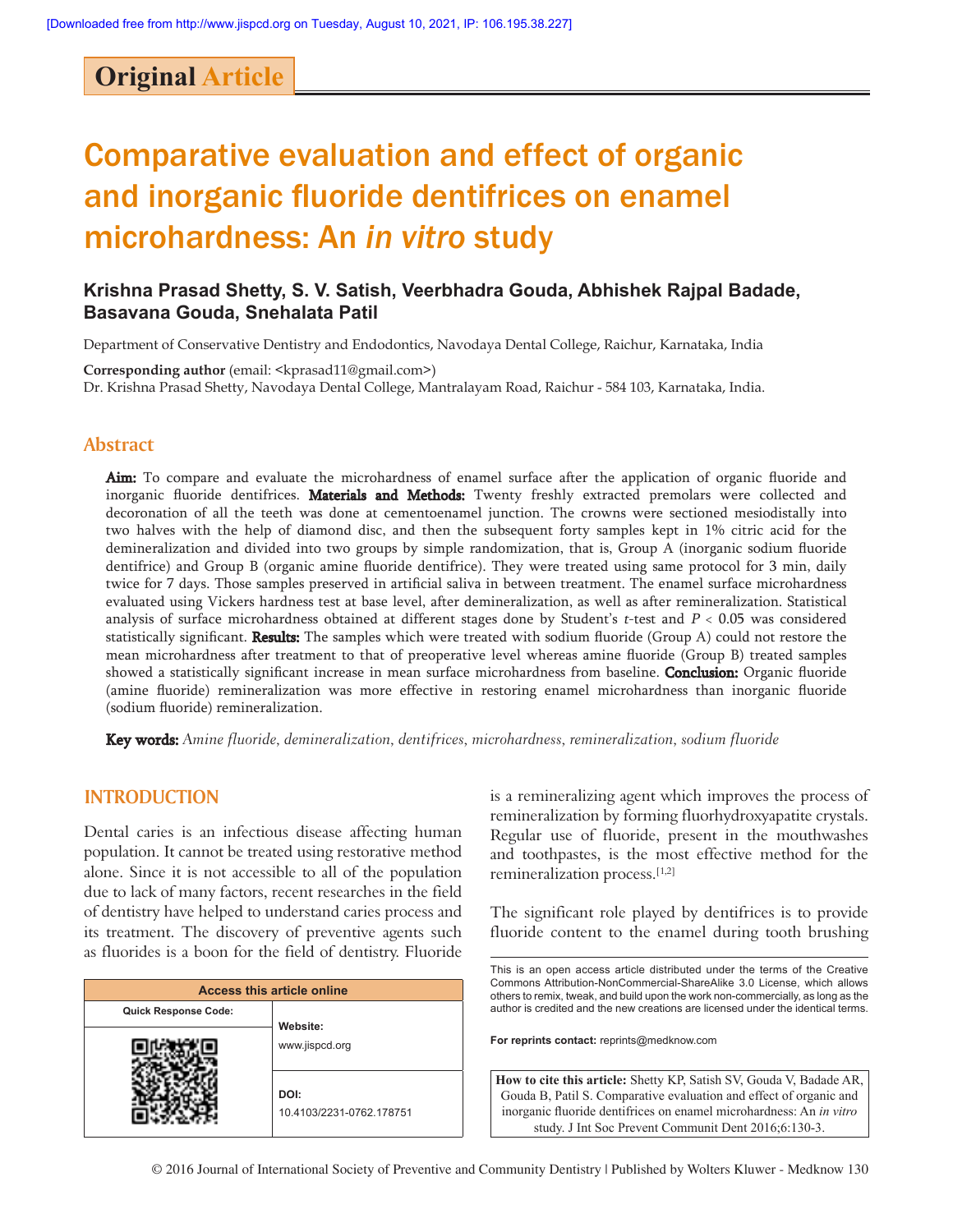as well as to prevent caries and remineralize the teeth. There are various types of inorganic fluoride containing dentifrices and mouthwashes commercially available such as stannous fluoride, acidulated phosphate fluoride, sodium mono-fluorophosphate, and sodium fluoride<sup>[1]</sup>

Muhlemann in his study concluded that organic fluorides such as amino fluoride have shown significant superior results than that of inorganic fluorides in decreasing the solubility of enamel.<sup>[3]</sup> This amino fluoride has an added antiplaque effect. Galuscan *et al*. and Busscher *et al*. have also observed that amino fluorides are powerful agents for the remineralization process of enamel.[4,5]

Since fluorides have an effective remineralization property and it also strengthens the surface enamel, the objective of this study was to evaluate and compare microhardness of the enamel after the treatment with organic (amine fluoride) and inorganic (sodium fluoride) fluoride dentifrices.

# **MATERIALS AND METHODS**

For this prospective study, 20 caries free, freshly extracted premolars were collected. Carious teeth were excluded from samples. The sample size was selected according to systematic random sampling method and ISO 24153:2009 standards.[6] Decoronation of all the teeth was done at cementoenamel junction, and the crowns were sectioned mesiodistally into two halves with the help of diamond disc. Then, the subsequent forty samples distributed in two groups by simple randomization, that is, Group A and Group B with 20 samples each.

The samples placed in acrylic resin filled molds. A Vickers microhardness indenter (UHL VMHT, Germany) used to check the baseline microhardness under the load of 100 g, which was applied for 15 s at three different positions, each was 1 mm apart, and the mean was calculated.

Samples were immersed in 1% citric acid (20 ml demineralizing solution) and stored in an incubator at 35°C temperature for 72 h for demineralization. After demineralization, once again, surface microhardness was calculated using the Vickers hardness indenter.

The samples of Group A and Group B treated with prepared dentifrices slurries, i.e., Group A with sodium fluoride dentifrice slurry (Clinpro™ tooth creme, 3M)

and Group B with amine fluoride dentifrice slurry (Amflor™ toothpaste, Group pharmaceuticals) using same protocol, that is, 3 min, daily twice for 7 days. The samples were kept in artificial saliva (ICPA, Mumbai, Maharashtra, India) in between treatment.

After the treatment, the enamel surface microhardness in both the groups evaluated with the help of Vickers hardness indenter and a comparative analysis done. Statistical analysis of surface microhardness obtained at different stages done by Student's *t*‑test and *P* < 0.05 was considered statistically significant.

# **RESULTS**

Vickers hardness values of the samples obtained at the baseline were in the range of 357.23–358.41 VHN. After remineralization, mean microhardness in Group A increased to 348.58 VHN and Group B increased to 362.73 VHN. Table 1 shows comparison of microhardness within each group while Figure 1 shows comparative microhardness in Groups A and B at baseline, after demineralization as well as remineralization processes. Samples which were treated with sodium fluoride (Group A) could not restore the mean microhardness after treatment to that of preoperative level whereas amine fluoride (Group B) treated samples showed a statistically significant increase in mean microhardness from baseline (degree of freedom  $=$  38).

# **DISCUSSION**

It is observed that the balance between demineralization and remineralization influences dental caries initiation and reversal. This balance is dependent on factors such as presence of calcium, phosphate, and fluoride in saliva, as well as pH of saliva.[7]

Ten Cate in their study observed that enamel demineralization results in the loss of hydroxyapatite crystals, calcium, and phosphate ions from the enamel while enamel remineralization starts when the alkaline pH increases and salivary calcium, phosphate, and fluoride form new hydroxyapatite crystals.[8]

In case of demineralization and remineralization, the critical pH ranges from 4.3 to 5.0. Remineralization of enamel occurs when the alkaline pH increases.[9]

Different fluoride combinations may show different results in prevention of caries. Dentifrices and mouthwashes are very popular in the world. The use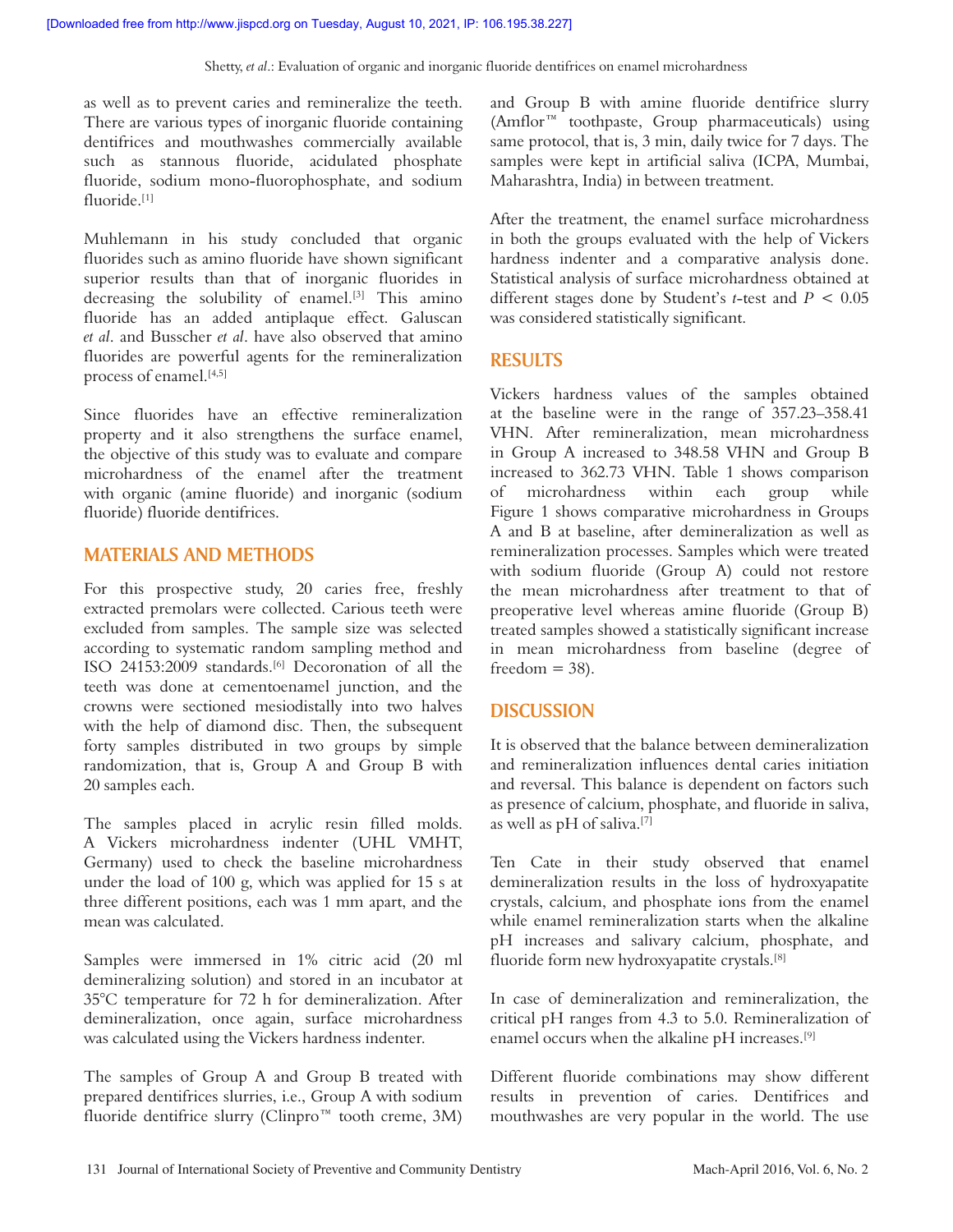Shetty, *et al*.: Evaluation of organic and inorganic fluoride dentifrices on enamel microhardness

| Table 1: Comparison of microhardness within each group |       |    |        |           |          |                     |                  |  |  |
|--------------------------------------------------------|-------|----|--------|-----------|----------|---------------------|------------------|--|--|
|                                                        | Group | N  | Mean   | <b>SD</b> |          | D                   | <b>Inference</b> |  |  |
| Baseline                                               | A     | 20 | 358.41 | 35.30     | $-0.138$ | 0.891               | Not significant  |  |  |
|                                                        | В     | 20 | 357.23 | 14.77     |          | (>0.05)             |                  |  |  |
| After demineraization                                  | A     | 20 | 332.37 | 35.39     | $-0.087$ | 0.931               | Not significant  |  |  |
|                                                        | В     | 20 | 333.11 | 14.70     |          | (>0.05)             |                  |  |  |
| After treatment                                        | А     | 20 | 348.58 | 34.96     | $-1.653$ | 0.045               | Significant      |  |  |
|                                                        |       | 20 | 362.73 | 15.57     |          | $^{\prime}$ < 0.05) |                  |  |  |

*SD=Standard deviation*



**Figure 1:** Graph representing microhardness within each group

of dentifrices as therapeutic agents is well accepted in dentistry.[10]

White *et al*. in their study evaluated different methods for enamel demineralization and remineralization such as direct methods and indirect methods. Direct methods include transverse microradiography, wavelength-independent X-ray microradiography, and longitudinal microradiography while indirect methods include microhardness measurement methods, polarized light optical microscopy, and energy dispersive X‑ray analysis. In the present study, indirect method, i.e., microhardness measurement method is used because it can measure changes in the physical parameters such as surface structural strength, and also it is simple, fast and least destructive method to determine demineralization and remineralization.[11,12]

There are different types of microhardness tests which include Knoop, Vickers, and Brinnel. Darshan and Shashikiran in their study observed that even small changes can be detected easily, by the square shape indent obtained after Vickers hardness test.<sup>[13]</sup> Hence, in the current study, Vickers hardness test selected for investigation over Knoop and Brinnel test.

Chaudhary *et al*. in their study observed that dentifrices can help enamel against erosion and caries by increasing the enamel microhardness with remineralizing effect.[1]

Sh *et al*. in their study evaluated effect of amine fluoride and sodium fluoride mouthwashes on enamel microhardness, and they concluded that amine fluoride increased enamel microhardness more than sodium fluoride.[2]

Galuscan *et al*. in their study observed that amine fluoride helps to promote the remineralization of initial lesions by releasing high quantities of fluoride molecules during the acid attack.[4]

In this present study, the Vickers hardness values obtained at the baseline were in the range of 357.23–358.41 VHN. After demineralization, the mean microhardness values of the samples decreased to 332.37–333.11 VHN. After remineralization process, the mean microhardness value of Group A was 348.58 VHN and in Group B, it increased to 362.73 VHN. The results of the current study showed significant increase in mean microhardness after amino fluoride remineralization than sodium fluoride remineralization and it was statistically significant.

However, the present *in vitro* study may appear quite different in clinical situation. Therefore, further clinical study may be necessary to validate the findings from the present study.

## **CONCLUSION**

Organic fluoride (amine fluoride) remineralization was more effective in restoring enamel microhardness than inorganic fluoride (sodium fluoride) remineralization.

#### **Financial support and sponsorship**

Nil.

#### **Conflicts of interest**

There are no conflicts of interest.

#### **REFERENCES**

1. Chaudhary A, Ingle NA, Kaur N, Rahul G. Effect of fluoridated dentifrices on microhardness of enamel surface: *In vitro*